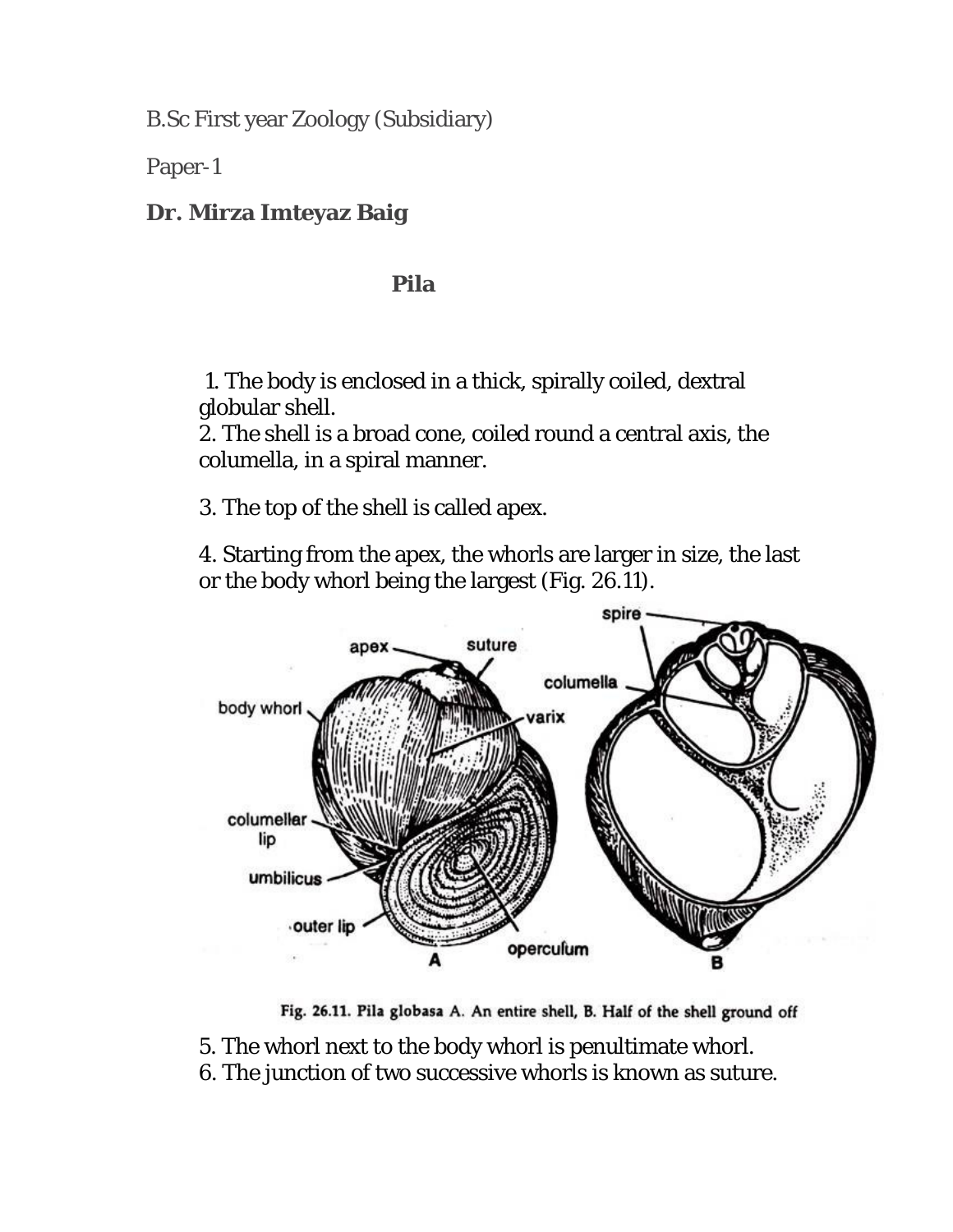7. A large aperture called mouth is present in the body whorl. The margin of the aperture is smooth and known as peristome.

8. The aperture can be closed by an operculum which is a flat calcareous plate, lunate-oblong in outline.

## **2. External Features of the Apple Snail:**

1. The body is soft, slimy and lodged within the shell.

2. It is attached to the columella, the spirally twisted axis of the shell, by a columellar muscle arising from the foot.

3. The muscle prevents the animal from extending out of the shell beyond a certain limit and also helps to withdraw it into the shell.

4. The body is divisible into head, foot and visceral mass (Fig. 26.12).



Fig. 26.12. Pila sp. Shell removed A. Dorsal view, B. Ventral view 5. The head is well-marked and drawn anteriorly into a snout.